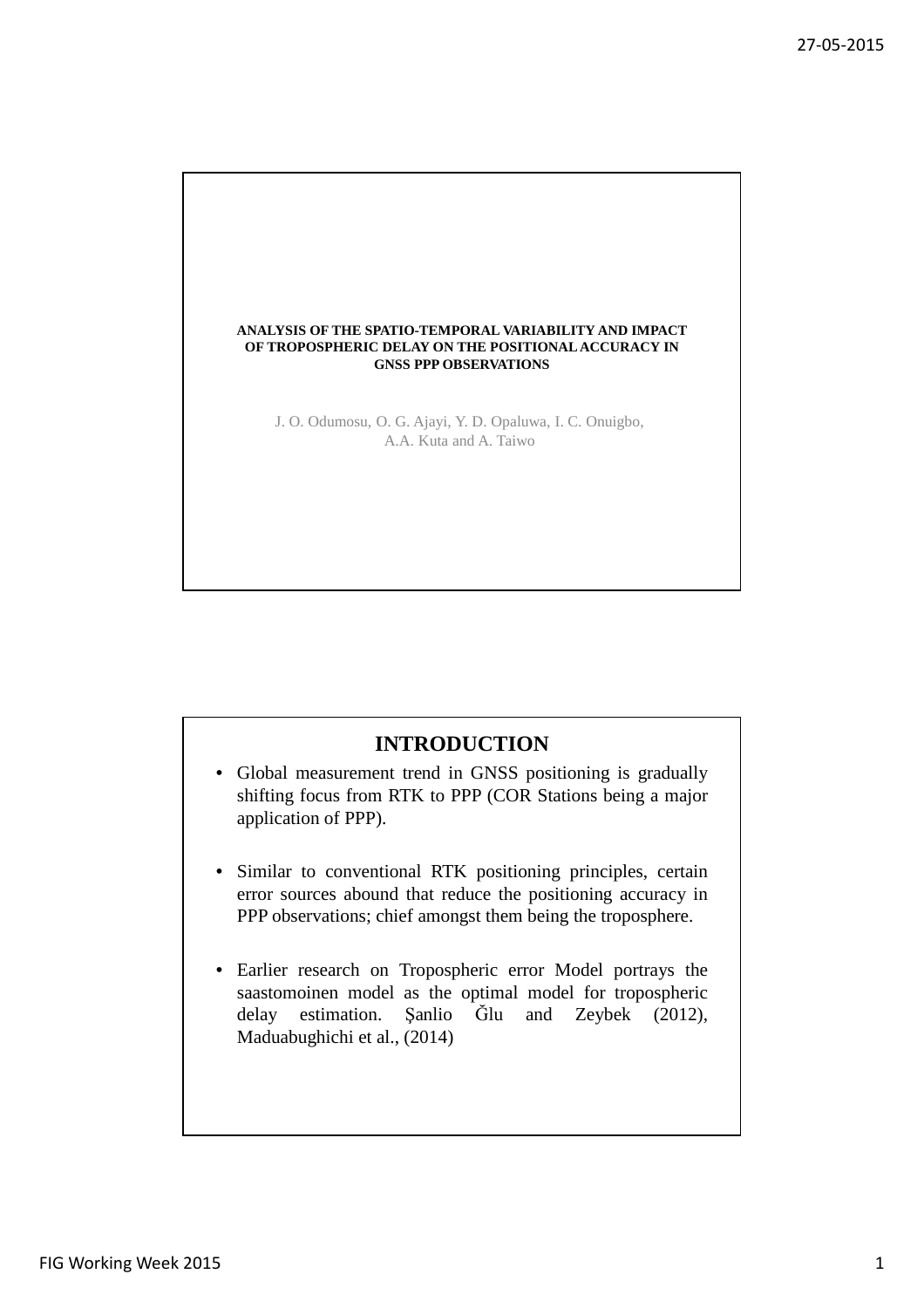# **INTRODUCTION (CONTD) / JUSTIFICATION**

- Tropospheric delay depends on temperature, humidity and pressure (İsmail and Mustafa, 2012).
- It also varies with the height of receiver setup point and the type of terrain below signal path; this results in minimised tropospheric delay at the user's zenith (about 2 - 2.5m) and maximum delay at the horizon (about 20 – 28m) (Brunner and Welsh, 1993; Leick, 1995).
- Consequently, It can be inferred that the tropospheric delay should be a spatio-temporal variable with its effects differing based on temperature, humidity, pressure and Satellite to receiver distance/slant.
- This research attempts to assess the impact and spatio-temporal variability of tropospheric delay on PPP technique in GNSS observations across Nigeria

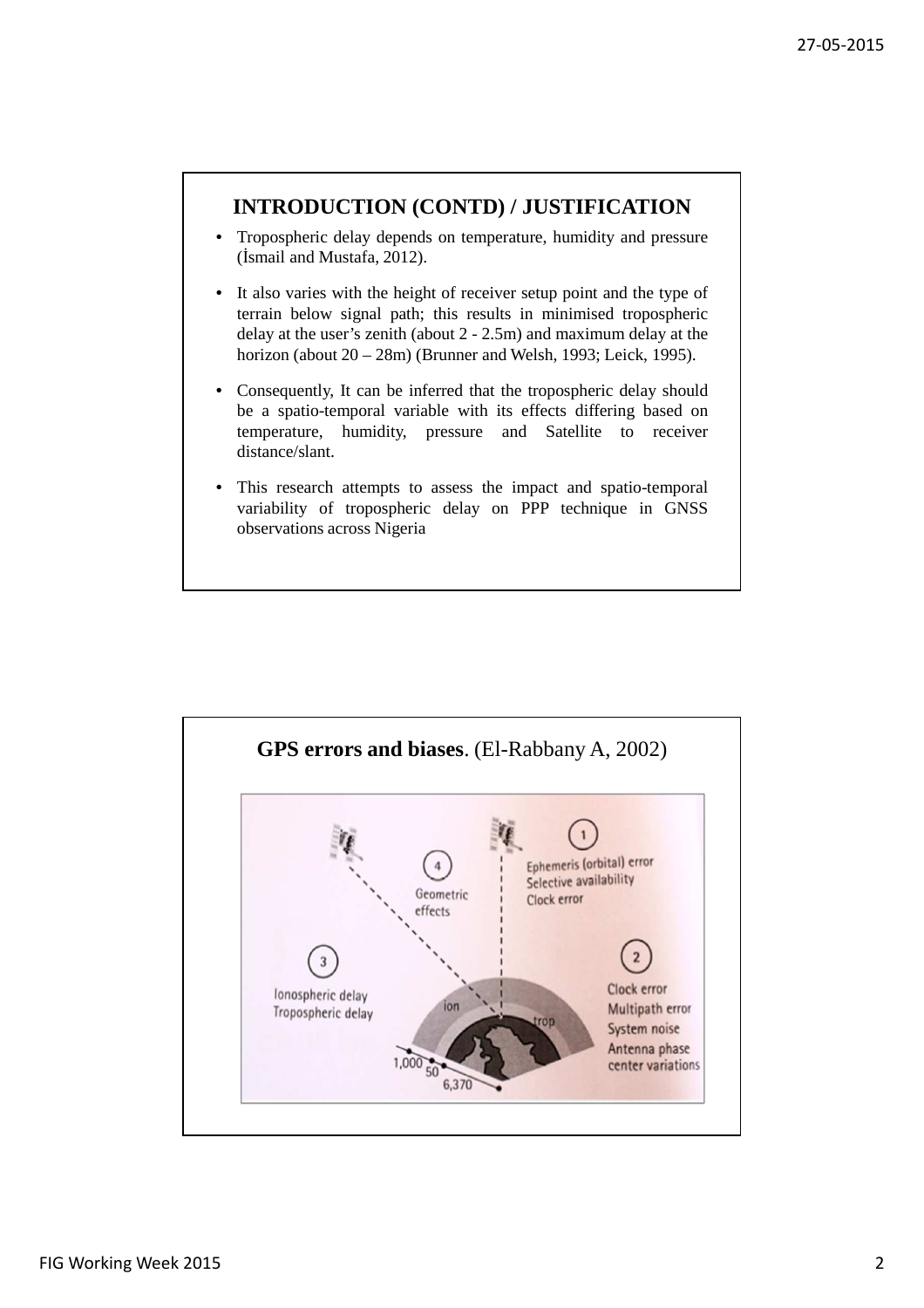### **AIM OF THE RESEARCH**

• The aim of this research is to assess the impact and spatiotemporal variability of tropospheric delay on PPP technique in GNSS observations across Nigeria.

# **OBJECTIVE OF THE RESEARCH**

- 1. Study the pattern/fluctuation of the variation in tropospheric delay across the study area during the period under study.
- 2. Ascertain the suitability or otherwise of the SBAS for modeling tropospheric delay within the study area.
- 4. Identify the magnitude of positional error that is incurred at different locations across the study area at different periods.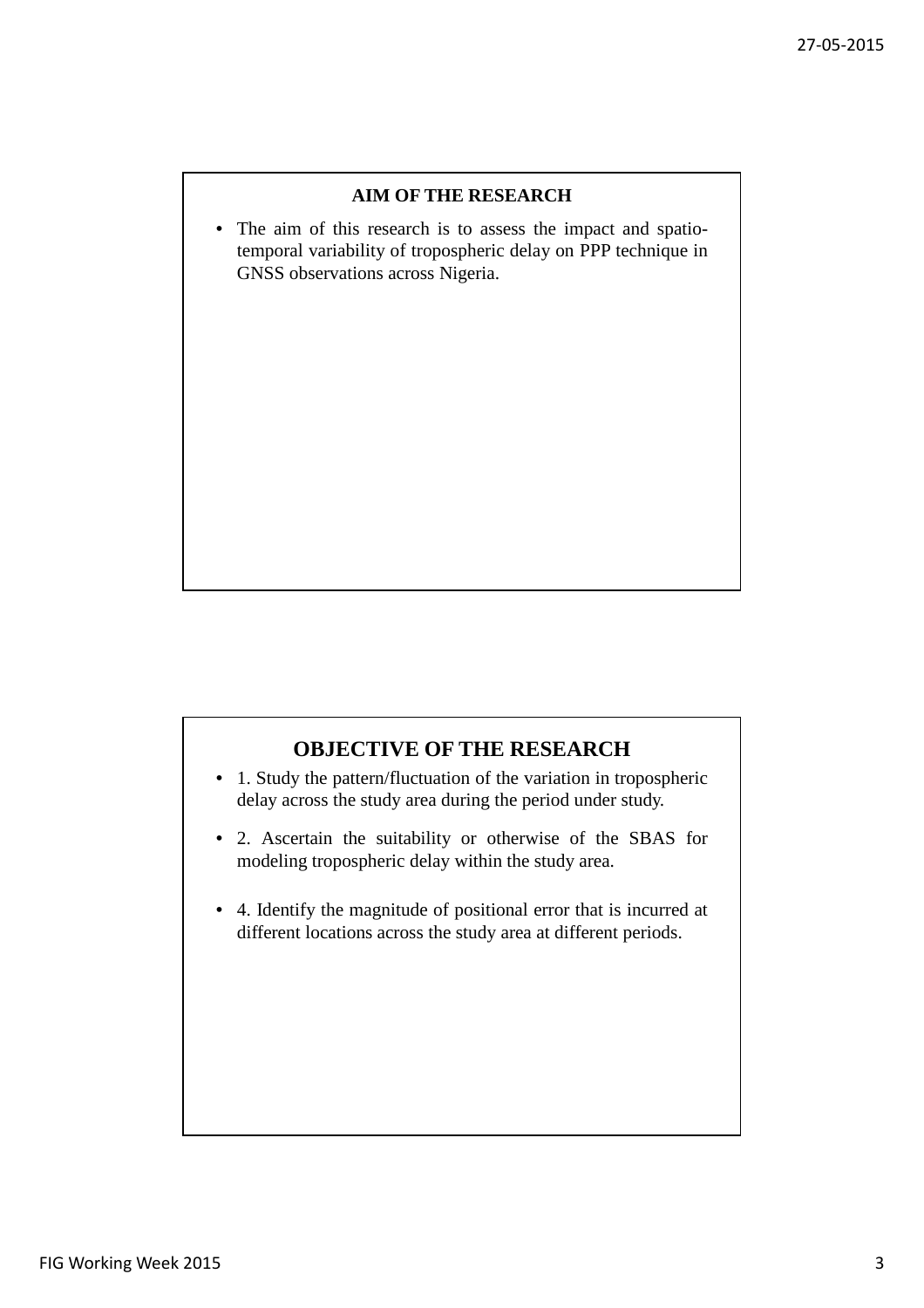### **MODELS FOR TROPOSPHERIC DELAY ESTIMATION**

### • **SAASTEMOINEN MODEL**:

Some earlier Literature considers this as the best model for estimating the effects of total zenith delay especially for low latitude region (Satirapod, and Chalermwattanachai, 2004, Opaluwa et al., 2013, Maduabughichi et al., 2014).

• 
$$
\Delta L = \frac{2.277 \times 10^{-3}}{cos(90^\circ - V)} [P_0 + (\frac{1255}{T_0} + 0.05) \cdot e_0 - 1.16 \cdot tan^2(90^\circ - V)]
$$

- Where:
- $\Delta L =$  Zenith Total Delay
- $P_0 = Surface \, Pressure$  in mbar
- $T_0 = \text{Surface Temperature}$  in degrees Kelvin
- $e_0$  = Partial Water surface pressure in mbar
- $\bullet$  ZTD = ZHD + ZWD
- Where ZTD = Zenith Total Delay
- ZHD = Zenith Hydrostatic Delay
- ZWD = Zenith Wet Delay

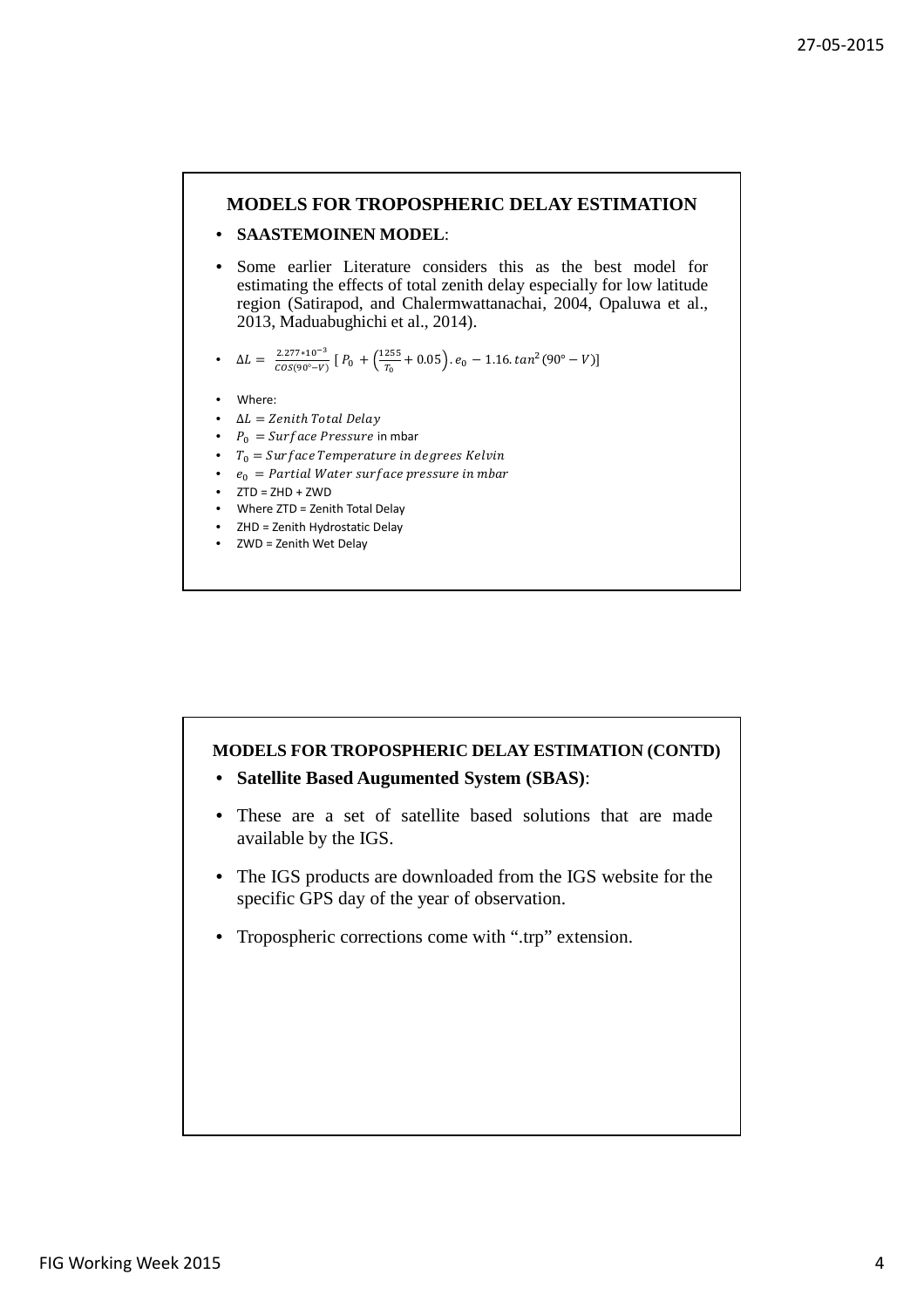

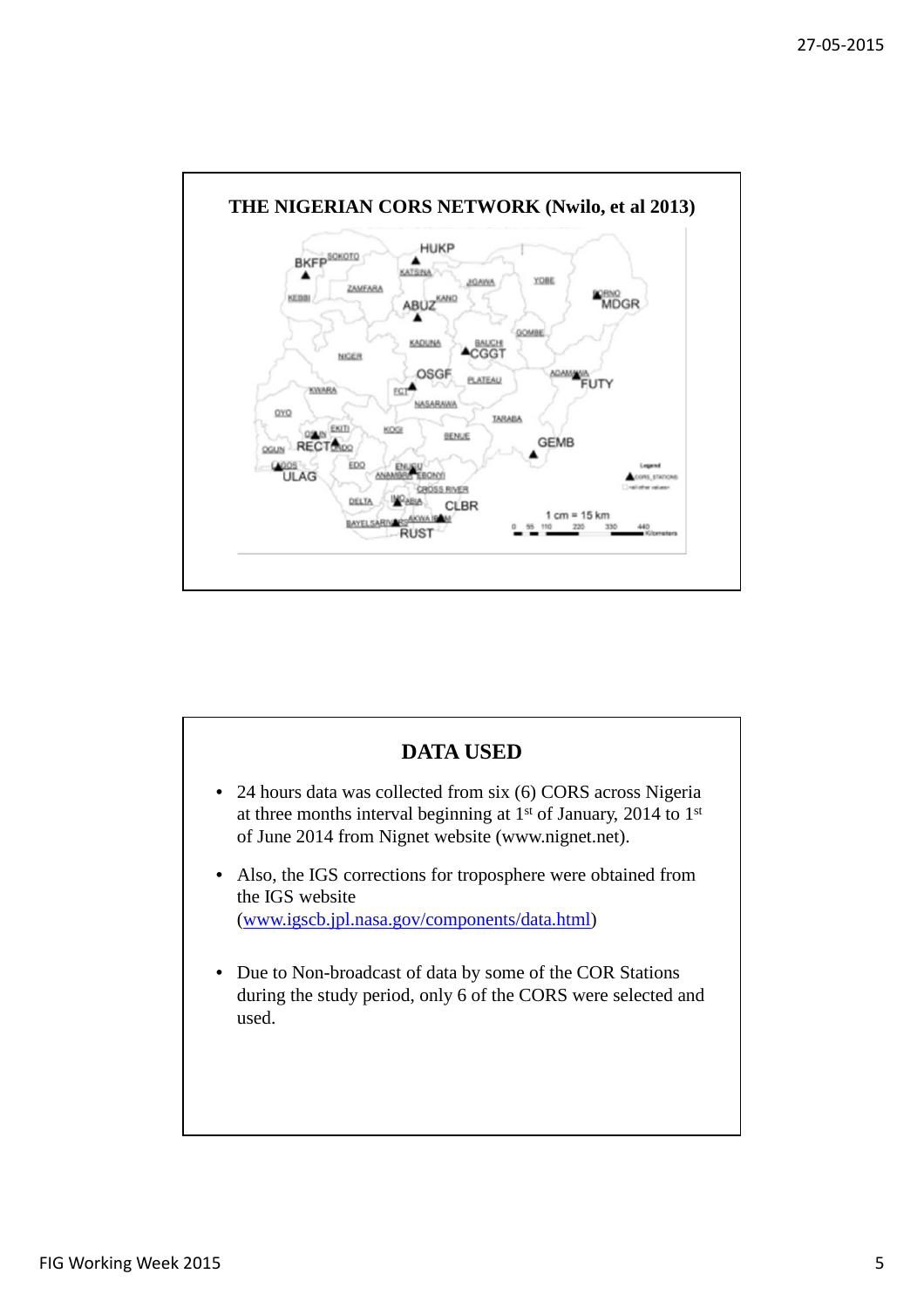

# **METHODOLOGY**

- The rtkLib software was used for the analysis. The analysis was done in PPP static mode with result output options selected in Eastings, Northings and Up format.
- Owing to the prevalence of multipath activities at the lower elevation angle (e.g 0 - 10˚) and the limited availability of GNSS satellite for observation at higher elevation (e,g. above 20˚), data analysis for this study was performed utilising 15˚elevation mask angle. The essence of this is to minimise the accumulation of errors from other sources in the solution since the goal is to assess the effects of tropospheric delay on the PPP solution.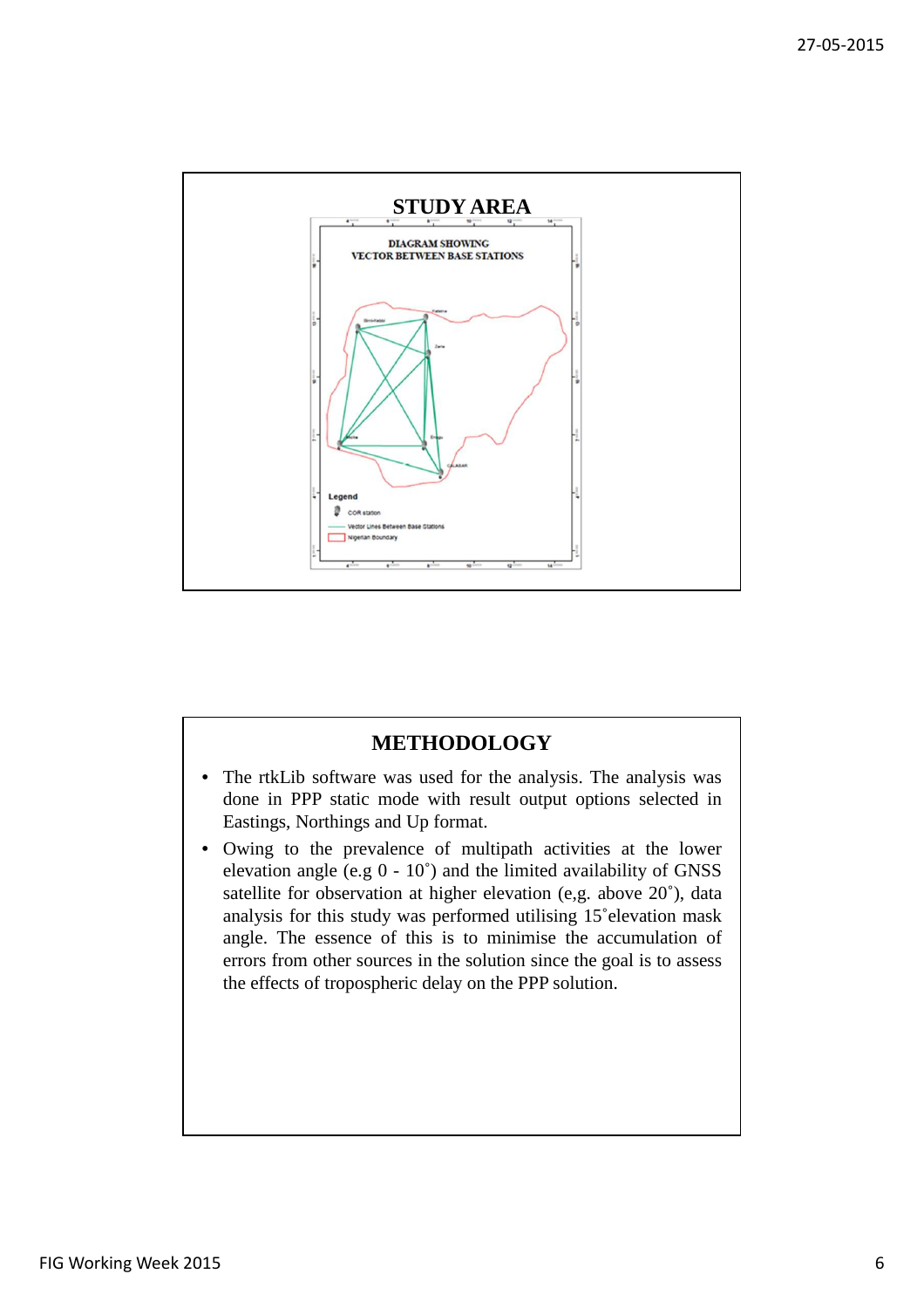|             |                              |                |          |                 |          |          |          |          |                                 | (expressed in metres) of tropospheric delay (Table 1)                                                                 |         |          |          |                                 |          |          |          |          |          |
|-------------|------------------------------|----------------|----------|-----------------|----------|----------|----------|----------|---------------------------------|-----------------------------------------------------------------------------------------------------------------------|---------|----------|----------|---------------------------------|----------|----------|----------|----------|----------|
|             |                              |                |          |                 |          |          |          |          |                                 | ANALYSIS OF SPATIO - TEMPORAL VARIATION OF AVERAGE VALUE OF POSITIONAL ERROR DUE TO TROPOSPHERIC DELAY ACROSS NIGERIA |         |          |          |                                 |          |          |          |          |          |
| MONTH       |                              | <b>JANUARY</b> |          |                 |          |          |          | APRIL    |                                 |                                                                                                                       |         |          |          | <b>JUY</b>                      |          |          |          |          |          |
|             | STATION   LOCATION   EASTING |                |          | <b>NORTHING</b> |          | HEIGHT   |          | EASTING  |                                 | <b>NORTHING</b>                                                                                                       |         | HEIGHT   |          | EASTING                         |          | NORTHING |          | HEIGHT   |          |
|             |                              | SAAS-UN        | SBAS-UN  | SAAS-UN         | SBAS-UN  |          |          |          | SAAS-UN SBAS-UN SAAS-UN SBAS-UN | SAAS-UN                                                                                                               | SBAS-UN |          |          | SAAS-UN SBAS-UN SAAS-UN SBAS-UN |          | SAAS-UN  | SBAS-UN  | SAAS-UN  | SBAS-UN  |
| ABLIZ       | Kaduna                       | 0.04           | 1077     | 0.27            | $-7,136$ | 0.058    | 1579     | $-0.307$ | $-0.321$                        | 2.228                                                                                                                 | 2.319   | $-0.49$  | $-0.508$ | $-0.9$                          | $-0.937$ | 6.721    | 6.985    | $-1452$  | $-1503$  |
| <b>BKFP</b> | Kebbi                        | $-0.66$        | 0.687    | 7.287           | 7.612    | $-182$   | $-1899$  | $-0.518$ | $-0.546$                        | 6.875                                                                                                                 | 7.171   | $-1656$  | $-1726$  | $-0.578$                        | $-0.604$ | 7.121    | 7.44     | $-172$   | $-1796$  |
| <b>CLBR</b> | Cross Pivers                 | $-1291$        | $-1349$  | 8.085           | 8.459    | $-0.834$ | $-0.872$ | $-1109$  | $-1161$                         | 7234                                                                                                                  | 7.577   | $-0.691$ | $-0.723$ | $-7.294$                        | $-7.64$  | $-1039$  | $-1089$  | $-0.759$ | $-0.793$ |
| <b>HLKP</b> | Katsina                      | $-6.935$       | $-7.221$ | $-1038$         | $-108$   | $-1808$  | $-188$   | $-0.854$ | $-0.895$                        | 6.411                                                                                                                 | 6.686   | $-1609$  | $-167$   | $-0.893$                        | $-0.93$  | 6.857    | 7.137    | $-1717$  | $-1786$  |
| <b>ULAG</b> | Lagos                        | $-8.306$       | $-8.685$ | $-0.701$        | $-0.729$ | $-1195$  | $-1248$  | $-0.533$ | $-0.554$                        | 7.542                                                                                                                 | 7.899   | $-1001$  | $-1045$  | $-7.586$                        | $-7.944$ | $-0.503$ | $-0.528$ | $-0.998$ | $-1045$  |
| UNEC        | Enugu                        | $-7.645$       | $-7.98$  | $-1038$         | $-1146$  | $-0.994$ | $-1037$  | $-0.907$ | $-0.949$                        | 6.889                                                                                                                 | 7.203   | $-0.867$ | $-0.906$ | $-7.276$                        | $-7.599$ | $-0.947$ | $-0.991$ | $-0.972$ | $-1013$  |

| <b>MONTH</b>   | <b>JANUARY</b> |                |                |                |                |                |  |  |
|----------------|----------------|----------------|----------------|----------------|----------------|----------------|--|--|
| <b>STATION</b> | EASTING (m)    |                | NORTHING (m)   |                | UP(m)          |                |  |  |
|                | <b>SAAS-UN</b> | <b>SBAS-UN</b> | <b>SAAS-UN</b> | <b>SBAS-UN</b> | <b>SAAS-UN</b> | <b>SBAS-UN</b> |  |  |
| <b>ABUZ</b>    | 0.04           | 1.077          | 0.27           | $-7.136$       | 0.058          | 1.579          |  |  |
| <b>BKFP</b>    | $0.66 -$       | 0.687          | 7.287          | 7.612          | $-1.82$        | $-1.899$       |  |  |
| <b>CLBR</b>    | 1.291          | $-1.349$       | 8.085          | 8.459          | $-0.834$       | $-0.872$       |  |  |
| <b>HUKP</b>    | 6.935          | $-7.221$       | $-1.038$       | $-1.08$        | $-1.808$       | $-1.88$        |  |  |
| <b>ULAG</b>    | 8.306          | $-8.685$       | $-0.701$       | $-0.729$       | $-1.195$       | $-1.248$       |  |  |
| <b>UNEC</b>    | 7.645          | $-7.98$        | $-1.098$       | $-1.146$       | $-0.994$       | $-1.037$       |  |  |
|                |                |                |                |                |                |                |  |  |

r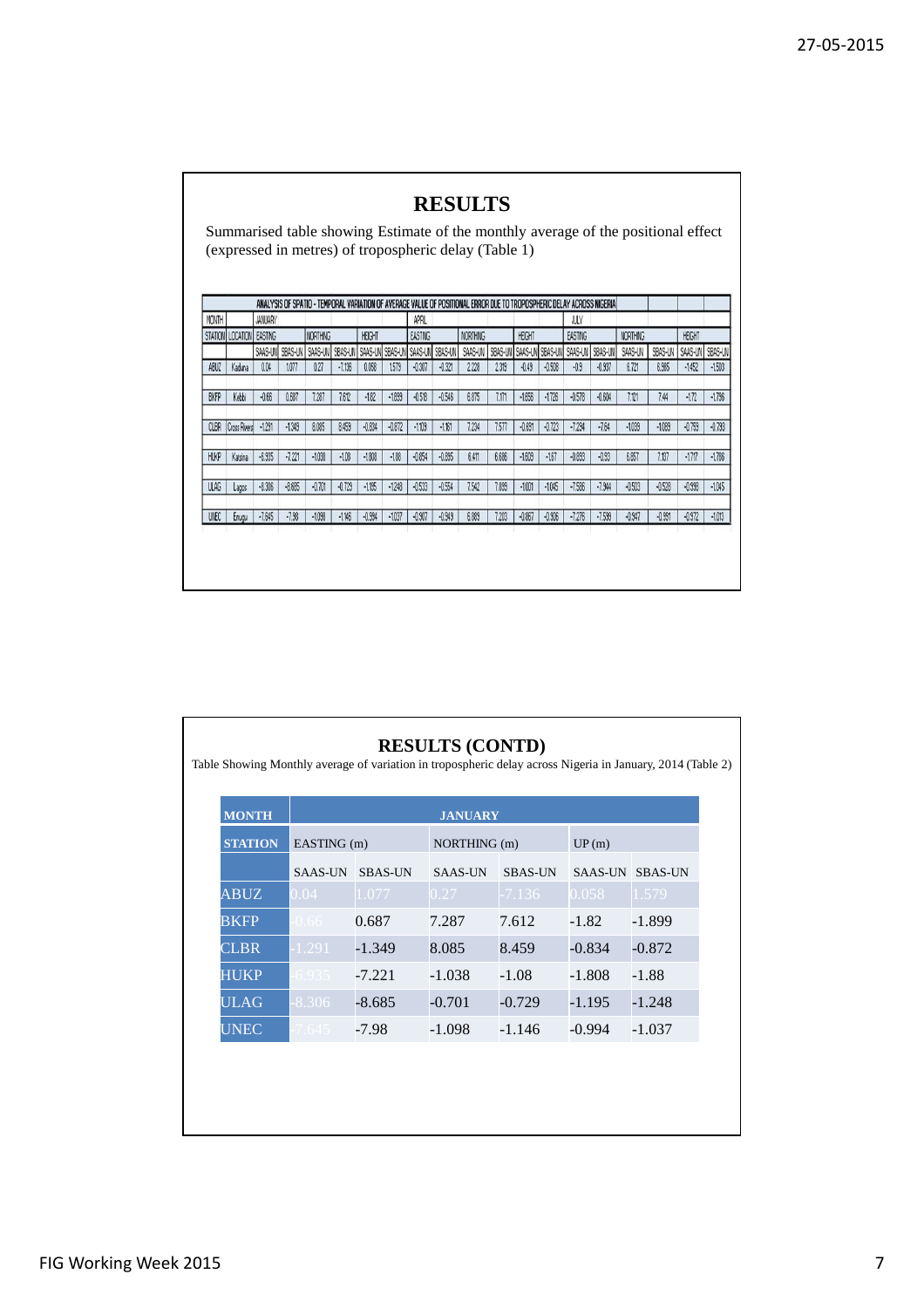٦

| <b>MONTH</b>   | <b>APRIL</b>   |                |                |                |                |                |  |  |  |
|----------------|----------------|----------------|----------------|----------------|----------------|----------------|--|--|--|
| <b>STATION</b> | EASTING (m)    |                | NORTHING (m)   |                | UP(m)          |                |  |  |  |
|                | <b>SAAS-UN</b> | <b>SBAS-UN</b> | <b>SAAS-UN</b> | <b>SBAS-UN</b> | <b>SAAS-UN</b> | <b>SBAS-UN</b> |  |  |  |
| <b>ABUZ</b>    | $-0.307$       | $-0.321$       | 2.228          | 2.319          | $-0.49$        | $-0.508$       |  |  |  |
| <b>BKFP</b>    | $-0.518$       | $-0.546$       | 6.875          | 7.171          | $-1.656$       | $-1.726$       |  |  |  |
| <b>CLBR</b>    | 1.109          | $-1.161$       | 7.234          | 7.577          | $-0.691$       | $-0.723$       |  |  |  |
| <b>HUKP</b>    | $-0.854$       | $-0.895$       | 6.411          | 6.686          | $-1.609$       | $-1.67$        |  |  |  |
| <b>ULAG</b>    | $-0.533$       | $-0.554$       | 7.542          | 7.899          | $-1.001$       | $-1.045$       |  |  |  |
| <b>UNEC</b>    | $-0.907$       | $-0.949$       | 6.889          | 7.203          | $-0.867$       | $-0.906$       |  |  |  |

| <b>MONTH</b>   | <b>JULY</b>    |                |                |                |                |                |  |  |
|----------------|----------------|----------------|----------------|----------------|----------------|----------------|--|--|
| <b>STATION</b> | EASTING (m)    |                | NORTHING (m)   |                | UP(m)          |                |  |  |
|                | <b>SAAS-UN</b> | <b>SBAS-UN</b> | <b>SAAS-UN</b> | <b>SBAS-UN</b> | <b>SAAS-UN</b> | <b>SBAS-UN</b> |  |  |
| <b>ABUZ</b>    | $-0.9$         | -0.937         | 6.721          | 6.985          | $-1.452$       | $-1.503$       |  |  |
| BKFP           | $-0.578$       | -0.604         | 7.121          | 7.44           | $-1.72$        | -1.796         |  |  |
| <b>CLBR</b>    | $-7.294$       | $-7.64$        | $-1.039$       | $-1.089$       | $-0.759$       | $-0.793$       |  |  |
| <b>HUKP</b>    | $-0.893$       | $-0.93$        | 6.857          | 7.137          | $-1.717$       | -1.786         |  |  |
| <b>ULAG</b>    | $-7.586$       | $-7.944$       | $-0.503$       | $-0.528$       | $-0.998$       | $-1.045$       |  |  |
| <b>UNEC</b>    | $-7.276$       | $-7.599$       | $-0.947$       | $-0.991$       | $-0.972$       | $-1.013$       |  |  |

Г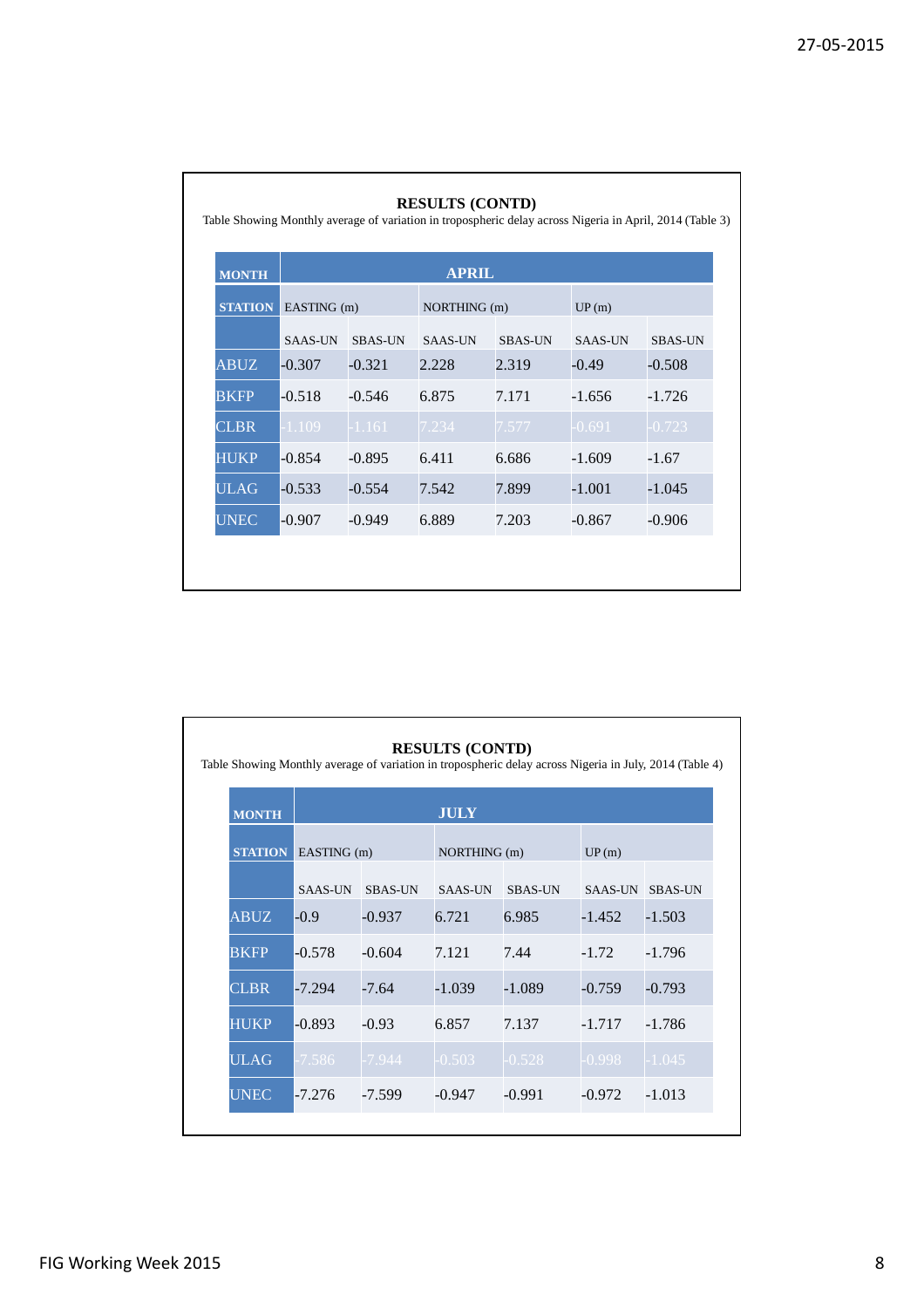

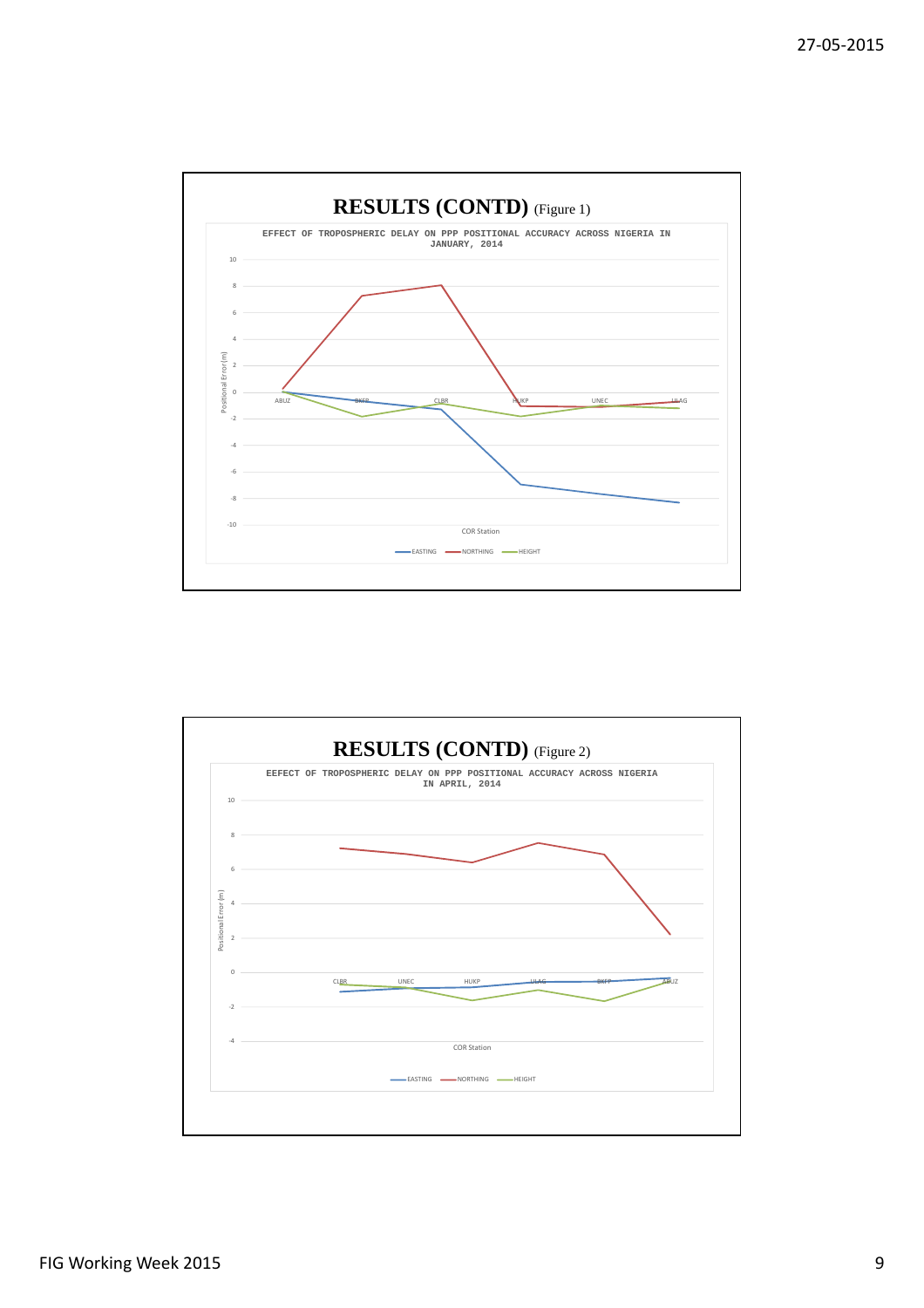

|                |                | <b>RESULTS (CONTD)</b> (Table 5)                      |             |
|----------------|----------------|-------------------------------------------------------|-------------|
|                |                | MAGNITUDE OF TROPOSPHERIC ERROR ACROSS THE STUDY AREA |             |
| <b>STATION</b> | <b>JANUARY</b> | <b>APRIL</b>                                          | <b>JULY</b> |
| ABUZ           | 0.279m         | 2.302m                                                | 6.935m      |
| <b>BKFP</b>    | 7.540m         | 7.091m                                                | 7.349m      |
| <b>CLBR</b>    | 8.230m         | 7.351m                                                | 7.407m      |
| HUKP           | 7.242m         | 6.665m                                                | 7.125m      |
| <b>ULAG</b>    | 8.421m         | 7.627m                                                | 7.668m      |
| <b>UNEC</b>    | 7.787m         | 7.002m                                                | 7.401m      |
|                |                |                                                       |             |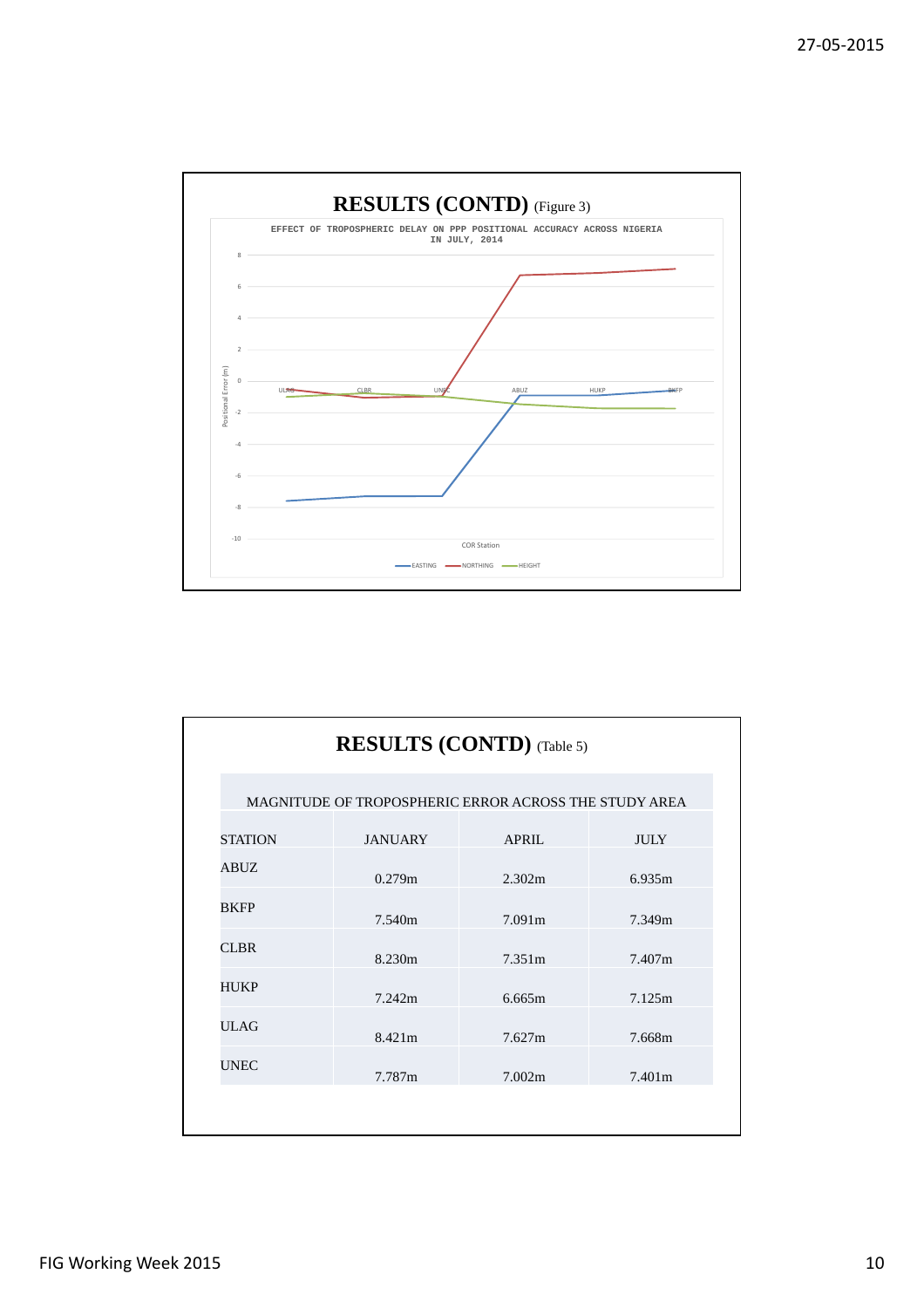|                                               | STATISTICS OF DIFFERENCES BETWEEN SAAS AND SBAS |  |  |  |  |
|-----------------------------------------------|-------------------------------------------------|--|--|--|--|
| <b>ROOT MEAN SQUARE</b><br><b>ERROR (RMS)</b> | 0.512                                           |  |  |  |  |
| <b>AVERAGE</b>                                | 0.064                                           |  |  |  |  |
| <b>STANDARD DEVIATION</b>                     | 0.193                                           |  |  |  |  |
| <b>MAXIMUM DIFFERENCE</b>                     | 0.279                                           |  |  |  |  |
| <b>MINIMUM DIFFERENCE</b>                     | 0.033                                           |  |  |  |  |

# **DISCUSSION OF RESULTS**

1. The tropospheric delay has greater impact on the North than on the East and Up co-ordinates within the study area (Tables  $1 - 4$ ).

- This result however appears to CONTRADICT the popular notions (in conventional RTK Observations) that the positional impact of the tropospheric delay is more on the UP than on the East and North Direction.
- Hence, there is need to investigate the presence of other error sources such as station-dependent or environmental dependent errors.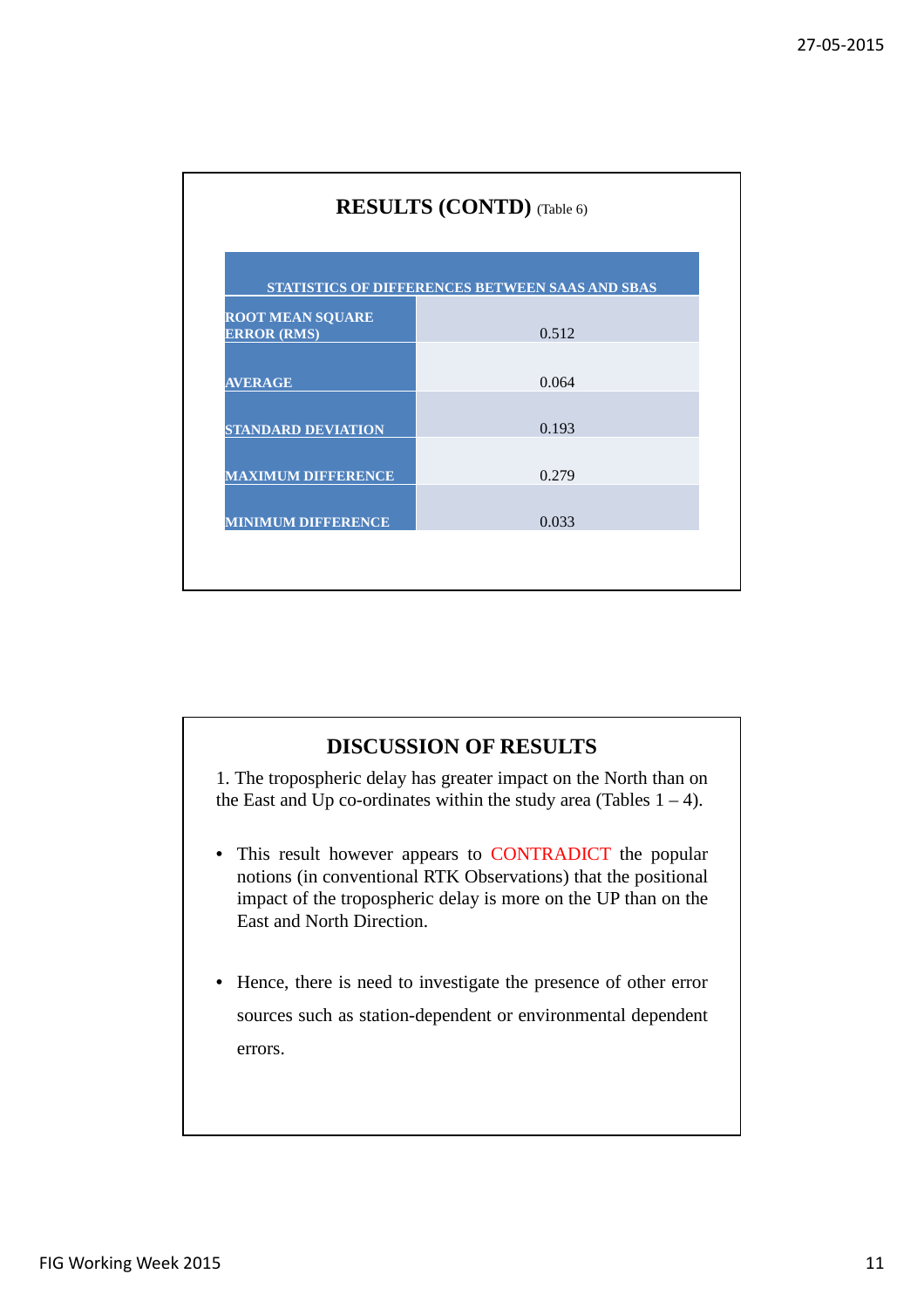# **DISCUSSION OF RESULTS (CONTD)**

2. Through-out the period under study, ABUZ located in the North-central part of Nigeria experienced the LEAST POSITIONAL ERROR DUE TO TROPOSPHERIC DELAY.

This suggests that the North-central regions of the country have least tendencies of troposphere based errors in positioning than other parts of the country.

• This was not unexpected because the north generally has drier atmosphere than the south. However, further research may be conducted by analysing data over a longer period

# **DISCUSSION OF RESULTS (CONTD)**

3. Consequently, as further verified from Table 5, tropospheric delay is more in wet atmosphere than in dry atmosphere.

Tropospheric delay affects positional accuracy of GNSS observations more in the wet season than in the dry season i.e drier air have least tropospheric delay than wet air.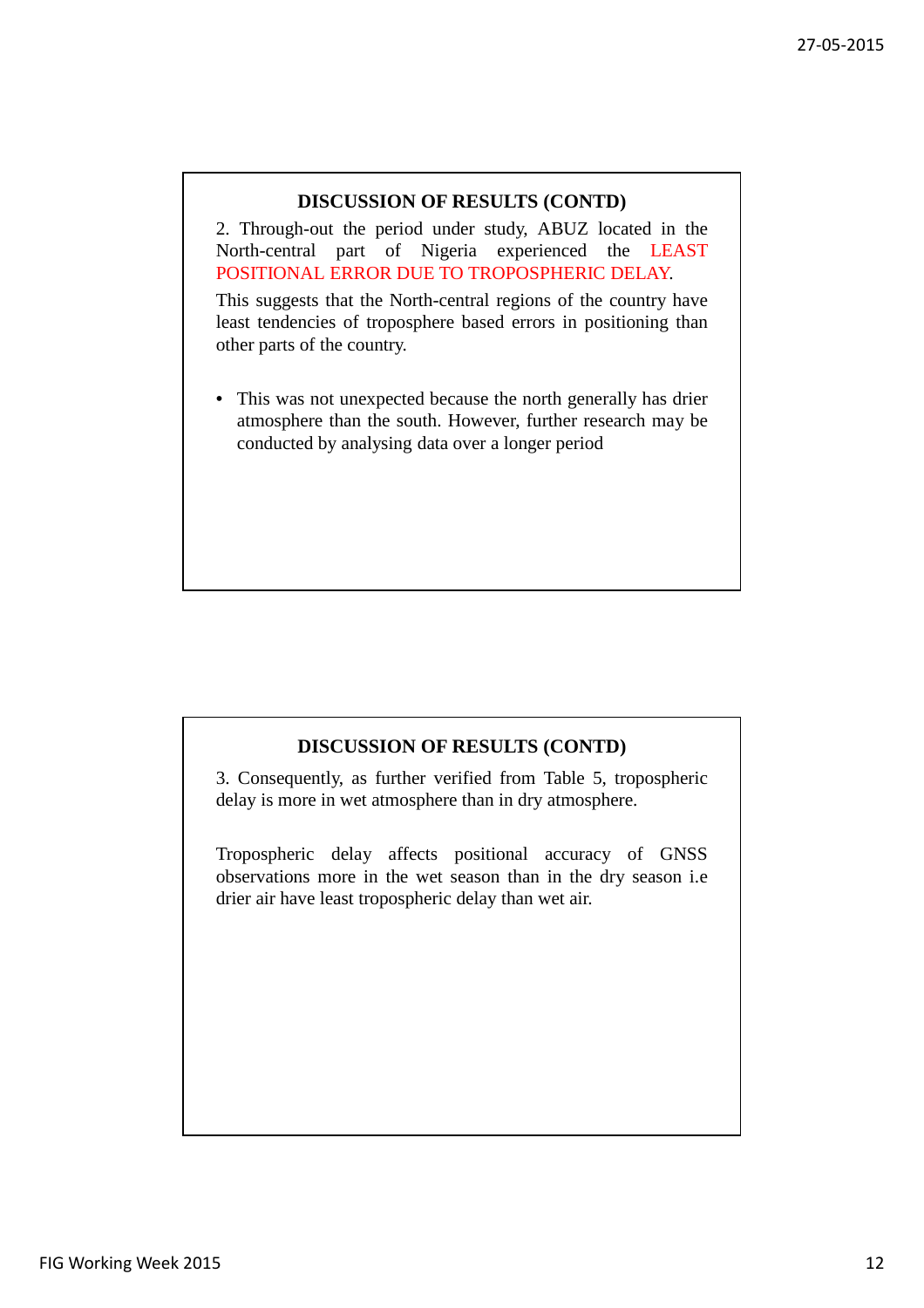### **DISCUSSION OF RESULTS (CONTD)**

4. The spatio-temporal pattern of variability of the delay however appears to be "LEAP FROG" in nature.

Least delay is found predominantly in the (ABUZ) North-Central region probably due to the dry nature of the atmosphere

The stations within the South- South and South-west have Larger delays. **Proximity to the equator could be a factor due to presence of high water vapour.**

Anomalous spikes were found in BKFP and HUKP (North west). **Un-identified uncertainty may be present, needs further assessment.**

## **DISCUSSION OF RESULTS (CONTD)**

5. Using Saastimoinen model as the Control, the significance of using the SBAS solutions for correcting tropospheric error in GNSS PPP observations for centimetre level accuracy positioning was statistically justified (Table 6).